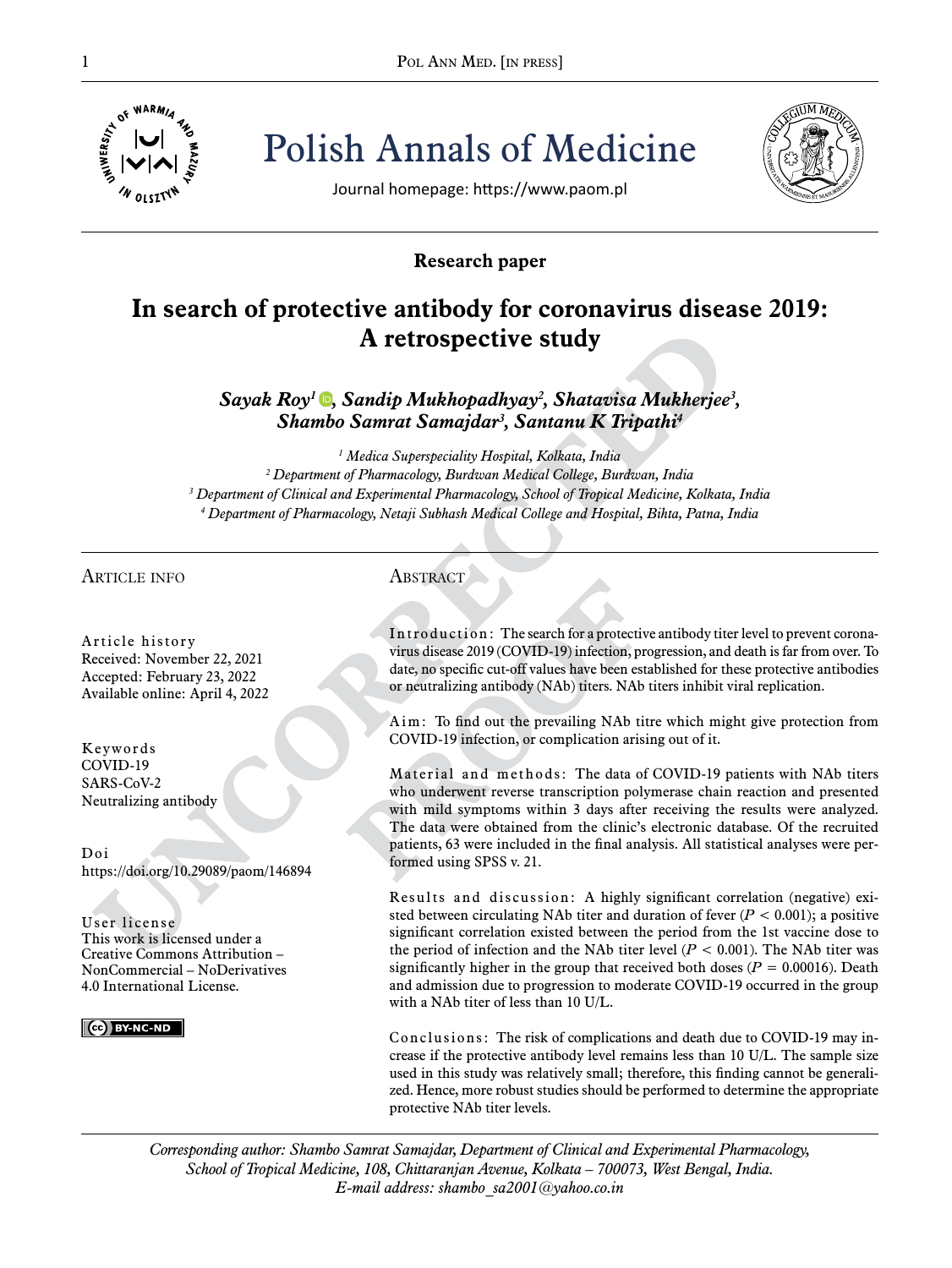### **1. Introduction**

The coronavirus disease 2019 (COVID-19), caused by severe acute respiratory syndrome coronavirus 2 (SARS-CoV-2), has caused a havoc worldwide for the past 20 months with significant morbidity and mortality.<sup>1</sup> Immunity against SARS-CoV-2 is acquired after developing an infection with this virus and obtaining external immunizations; however, the vaccine has demonstrated a significant reduction in the disease severity, but some patients still require hospitalization.1 As of August 11, 2021, 203 295 170 confirmed COV-ID-19 cases and 4 303 515 deaths were reported worldwide.2 The COVID-19 outbreak is one of the worst pandemics, yet the robust efficacy of the existing therapeutic options is not well defined. Primarily, the treatment is aimed at achieving symptomatic relief and targets patients with severe and high-risk cases with an anticipated worse prognosis, as recommended by the United States Food and Drug Administration (US FDA).3,4 Furthermore, the risk of reinfection in the presence of neutralizing antibody (NAb) titers is ambiguous, as it might be due to a different strain. Besides the technical and methodological limitations, confirming the occurrence of reinfection caused by the same strain remains dubious. Lastly, the levels of NAb required to offer sufficient protection against new infections or reinfection are also unclear.<sup>5</sup> Various clinical studies investigating candidate vaccines have used NAb titers to quantify the seroconversion and indicate their efficacy. Several vaccines that have obtained approval for emergency use authorization or that are still in the late stages of trial are aimed at developing NAb titers against spike (S) protein or the receptor-binding domains (RBD).<sup>6</sup>

SARS-CoV-2 triggers a humoral immune response leading to the production of antibodies such as immunoglobulin (Ig) M, IgG, and IgA, which remain intact even when the levels of NAb decline.7 These antibodies against the nucleocapsid (N) protein and S-protein, which target the S1 protein subunit and impede viral infection through several mechanisms, are formed within a few days to three weeks after infection.8,9 The S1 subunit comprises the RBD that facilitates the binding of the virus to predisposed cells and is also the key target of NAb.<sup>10,11</sup> The levels of IgG, which act against RBD, are usually proportional to the levels of the neutralization titer. When the neutralization potency of Nab was quantified, the data revealed that higher levels were found to be a positive prognostic marker of survival.12 In addition, patients with anti-SARS-CoV-2 antibodies are less susceptible to reinfection, as confirmed by a few outbreak investigation studies conducted in the United States.13,14 NAb detection tests performed in vitro using serum or plasma for incubation assessed the capacity of these antibodies to prevent infection by inhibiting the multiplication of virus in cell culture.8 It is critical to carefully understand the time that the antibodies take to appear and disappear to obtain the actual clinical status of the patient and avoid any false-positive or false-negative impression.<sup>3</sup>

Considering the ambiguity based on the available evidence regarding the NAb, we determined the correlation between NAb titer and fever duration, COVID-19 related complications or hospitalizations, or disease progression to moderate or severe stages using various hematological parameters. The retrospective patient data included were obtained from patients with mild COVID-19 infection, confirmed with a positive reverse transcription polymerase chain reaction (RT-PCR) report, who had received at least one shot of vaccine.

# **2. Aim**

Primary, to determine the association between the prevailing NAb titer and the outcome of COVID-19 infection. Secondary, to determine the association between the prevailing NAb titer and the following factors:

- (1) Estimated glomerular filtration rate (eGFR),
- (2) Glycated hemoglobin (HbA1c, in known diabetics),
- (3) Systolic blood pressure and diastolic blood pressure,
- (4) Hematological parameters C-reactive protein (CRP), neutrophil-to-lymphocyte ratio (NLR), and D-dimer.

# **3. material and Methods**

A retrospective study was performed by searching the electronic records of patients with mild COVID-19. The current study included data from 63 patients with RT-PCR-confirmed COVID-19 infection of mild severity with a mean age of 57.38 years and a sex ratio of 1.33 : 1.00 (male to female). Patients who tested positive on the RT-PCR (performed within 3 days after the onset of symptoms); with available data on creatinine, NLR, CRP (normal <5.0 mg/L), D-dimer (high >500 ng FEU/mL), and NAb titer levels (positive >0.8 U/Ml, measured by double-antigen sandwich electrochemiluminescence immunoassay); and with complete records of vaccination history were included in the study. All hematological investigations were performed on the 6th to 7th day after symptom onset. With an estimated correlation coefficient of 0.35, an 80% power, and 5% probability of type 1 error, the estimated sample size was 62.

After performing an extensive database mining for the period of January 2021 to July 2021, we identified 73 patients who met the eligibility criteria. Of the 73 patients identified, 63 agreed to provide a written informed consent to share their clinical data for publication purposes. Each patient or the closest family member was followed-up over the phone, and information on the exact fever duration, need for hospitalization, and outcome at the hospital were obtained. The details of the study are presented in Figure 1.

Information on age, blood pressure levels, HbA1c level, and hematological parameters (CRP, NLR, and D-dimer) were obtained along with the prevailing NAb titer level. Data on the history of hypertension, type 2 diabetes mellitus (T2DM), dyslipidemia, atherosclerotic cardiovascular disease, chronic obstructive pulmonary disease, and malignancies were recorded. The dates of vaccine administration and duration of fever were obtained from all patients. Hospital records on the need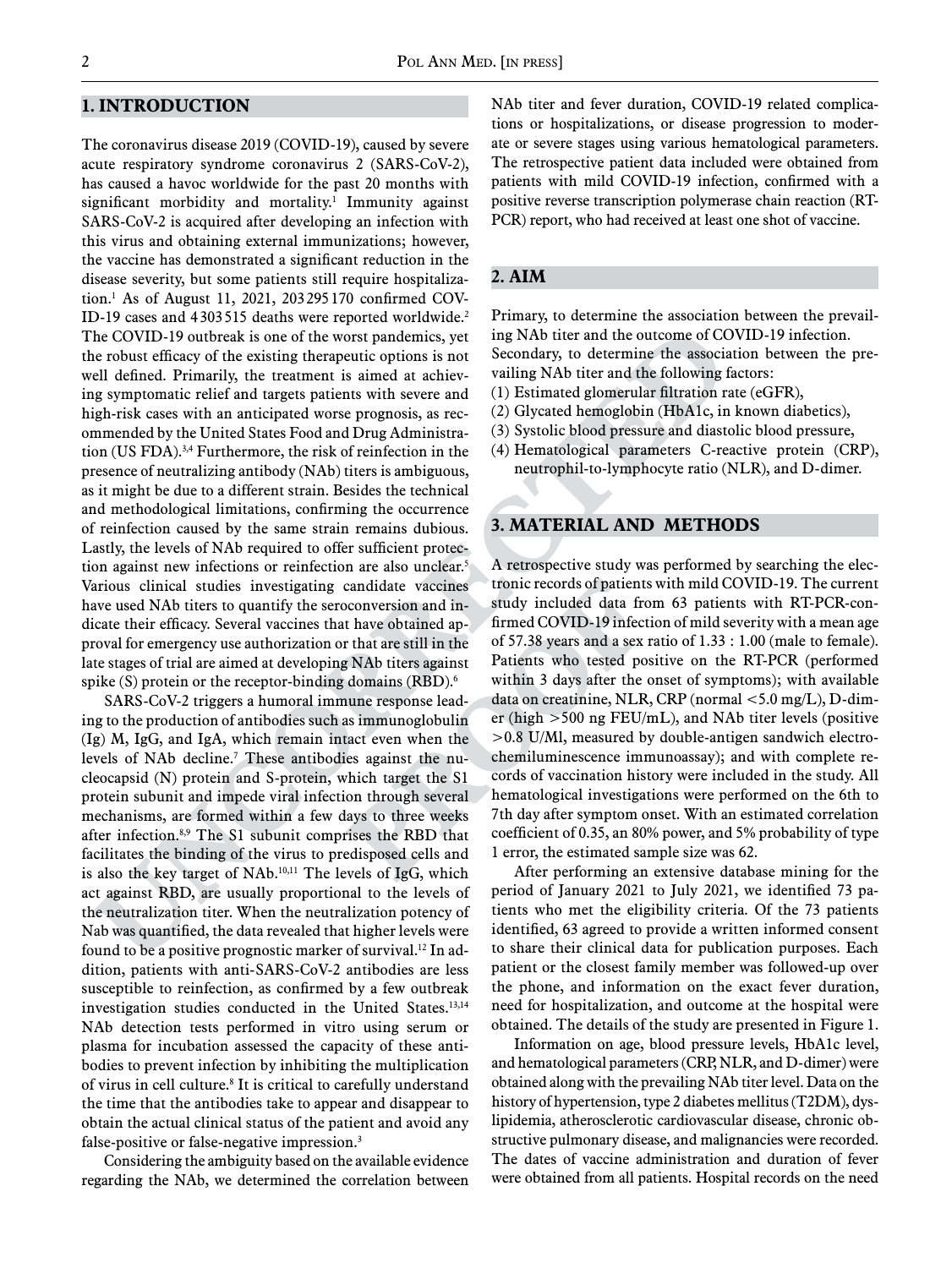EDB for medical data retrieved retrospectively from RT-PCR positive COVID-19 patients having **mild symptoms** while visiting the investigators' clinics, matching the following inclusion criteria:

- 1. RT-PCR positive report done within 1–3 days of symptom onset.
- 2. Agreeing to give written informed consent.
- 3. Blood parameters for CRP, Creatinine, HbA1c (for T2DM patients), NLR, D-dimer, NAb titre available for each patient.
- 4. Should have received one or both the COVID-19 vaccine doses as per the governing schedule for COVID-19 vaccination at that time.



#### **Statistical analysis performed:**

- 1. Spearman's Rho test to check correlation of NAb titre with CRP, NLR, D-dimer and days of fever.
- 2. Kruskal-Wallis test to see for any baseline differences between CRP, NLR, D-dimer and, days of fever amongst the three groups with different NAb titres.
- 3. Mann-Whitney U Test between the groups requiring hospitalisation and those not getting hospitalised to analyse the parameters responible.

Reports analysed for statistical significance

#### *Results summary:*

- 1. Highly significant correlation (negative) existed between circulating NAb titre and days of fever  $(P < 0.001)$
- 2. Positive significant correlation existed between duration from 1st vaccine dose to infection with NAb titre (*P* < 0.001)
- 3. Increased D-dimer, lower NAb titre and, increased days of fever significantly related to hospitalisation and disease progression (*P* = 0.009, *P* = 0.012 and *P* < 0.0001, respectively).

**Figure 1. Study flowchart. Comments: RT-PCR – reverse transcription polymerase chain reaction, COVID-19 – coronavirus disease 2019, NAb – neutralizing antibodies, CRP – C-reactive protein, NLR – neutrophil-lymphocyte ratio, eGFR – estimated glomerular filtration rate, T2DM – type 2 diabetes mellitus, HbA1c – glycated hemoglobin.**

for hospitalization and outcomes were also assessed by asking the patient or the next of kin.

All the above mentioned parameters were specifically examined in a cohort of hospitalized patients and compared with the data from the non-hospitalized group. Furthermore, the patients were divided into three subgroups based on the NAb titer levels: (1) those with a titer level of  $\leq 10$ U/mL, (2) those with a titer level of 11–500 U/mL, and (3) those with a titer level of  $>500$  U/mL; the association of NAb titer levels with blood parameters (CRP, NLR, and Ddimer) and duration of fever was also analyzed.

The data were evaluated for completeness and then included in the statistical analysis. The descriptive data were expressed as mean or percentages, along with its standard deviation, wherever applicable. Different levels were expressed as 95% confidence intervals (CIs). The mean values were compared for hypothesis testing, and a correlation analysis was performed. Non-parametric tests, such as the Mann–Whitney U test, Kruskal–Wallis test, and Spearman's rank correlation coefficient were performed using an online calculator.<sup>15</sup> A  $P$  value of less than 0.05 was considered significant. A statistical analysis of various parameters was performed using appropriate statistical software packages, such as Statistical Package for the Social Sciences (Windows v. 21.0; SPSS Inc., Chicago, IL, USA), GraphPad Prism, Social Science Statistics, and Microsoft Excel.

### **4. Results**

The patients' baseline characteristics are shown in Tables 1 and 2.

Of the 63 patients, 6 were hospitalized, and the relevant characteristics of this cohort are presented in Table 3.

In the hospitalized cohort,  $83.33\%$  ( $n = 5/6$ ) of the patients had a history of T2DM. Of the total patients with

# Table 1. Baseline patient pharacteristics  $(n = 63)$ .

| $460.13 \pm 311.18 (381.76 - 538.50)$  |
|----------------------------------------|
| $868.59 \pm 1012.85(613.51 - 1123.68)$ |
|                                        |

Comments: \* Values represented as *n*(%). SBP – systolic blood pressure; DBP – diastolic blood pressure; T2DM – type 2 diabetes mellitus; AS-CVD – atherosclerotic cardiovascular disease; COPD – chronic obstructive pulmonary disease; HbA1c – glycated haemoglobin; NAb – neutralizing antibodies; CRP – C-reactive protein; NLR – neutrophil and lymphocyte ratio; eGFR – estimated glomerular filtration rate.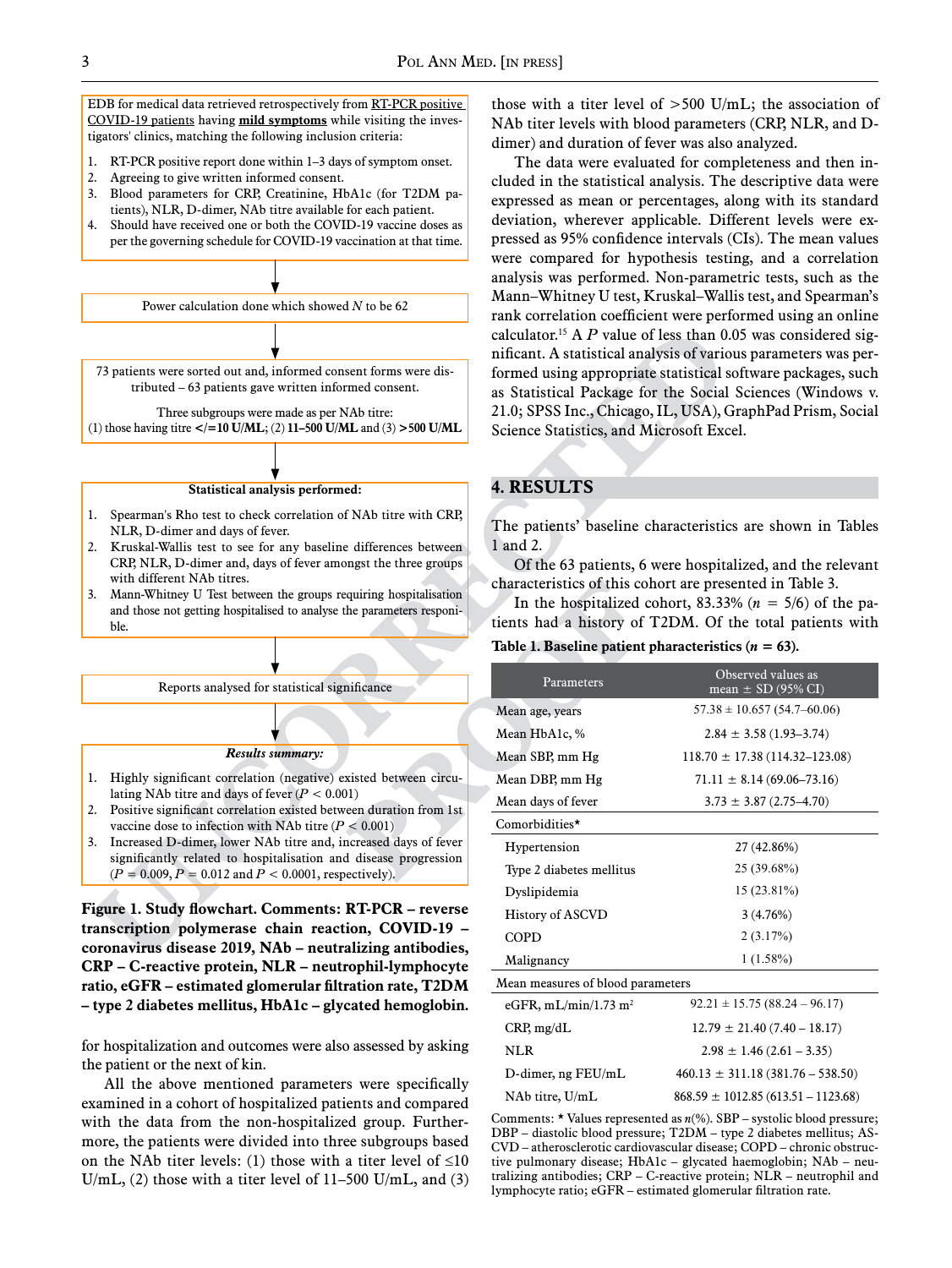T2DM,  $69.56\%$  ( $n = 16/25$ ) received the first dose of vaccine, while 39.13%  $(n = 9/25)$  received both doses. The mean NAb titer level in the T2DM cohort was  $872.89 \pm 979.14$  U/mL (95% CI: 551.06–1194.73).

In the NAb titer group, the age, eGFR, duration of fever, and hematological parameters were obtained (Table 4).

The association of various parameters with NAb titers was assessed using Spearman's rank correlation (Table 5). The Mann–Whitney U test was performed to determine the differences in parameters between the hospitalized and nonhospitalized groups (Table 6). The Kruskal–Wallis test was performed to compare the three Nab titer subgroup categories to determine any baseline differences between various parameters (Table 7).

#### **Table 2. Baseline vaccination and hospitalization status.**

| Parameters                                                            | Values as<br>mean $\pm$ SD (95% CI)            |
|-----------------------------------------------------------------------|------------------------------------------------|
| Vaccination details                                                   |                                                |
| Mean duration from 1st vaccine dose to<br>RT-PCR positivity, days     | $40.51 \pm 26.64$<br>$(33.80 - 47.22)$         |
| Patients getting single vaccine dose                                  | 35 (55.55%)                                    |
| Patients getting two doses of vaccine                                 | 28 (44.44%)                                    |
| Mean NAb titre after single vaccine<br>dose                           | $468.814 \pm 891.58$<br>$(162.54 - 775.08)$    |
| Mean NAb titre after both doses of<br>vaccine                         | $1368.31 \pm 942.629$<br>$(1002.81 - 1733.83)$ |
| Hospitalization*                                                      |                                                |
| Patient getting admitted with Moder-<br>ate COVID-19                  | $4(6.34\%)$                                    |
| Patients expired after 1st dose of vaccine<br>in the whole population | 1(1.58%)                                       |
| Patients expired after 2nd dose of vaccine<br>in the whole population | 1(1.58%)                                       |

Comments:\* Values represented as *n* (%).

#### Table 3. Characteristics in hospitalised patients  $(n = 6)$

| Parameters                                            | Observed means<br>mean $\pm$ SD (95% CI)    |
|-------------------------------------------------------|---------------------------------------------|
| Age, years                                            | $62.83 \pm 10.45$<br>$(51.86 - 73.81)$      |
| HbA1c $(n = 5$ out of 6)                              | $7.46 \pm 0.378$<br>$(\pm 5.07\%)$          |
| Duration of infection date from day of<br>1st vaccine | $30.17 \pm 21.82$<br>$(7.27 - 53.07)$       |
| eGFR, mL/min/1.73 m <sup>2</sup>                      | $96.33 \pm 17.78$<br>$(77.67 - 115.00)$     |
| CRP, mg/dL                                            | $27.53 \pm 29.47$<br>$(-3.4 - 58.46)$       |
| NLR                                                   | $4.63 \pm 2.47$<br>$(2.05 - 7.23)$          |
| $D$ -dimer, ng FEU/mL                                 | $935.17 \pm 657.70$<br>$(244.95 - 1625.39)$ |
| NAb titre, U/mL                                       | $6.23 \pm 3.51$<br>$(2.54 - 9.91)$          |

Comments: HbA1c – glycated haemoglobin, NAb – neutralizing antibodies; CRP – C-reactive protein; NLR – neutrophil to lymphocyte ratio; eGFR – estimated glomerular filtration rate.

|  | Table 4. Patient Characteristics as per NAb titre categories |  |
|--|--------------------------------------------------------------|--|
|--|--------------------------------------------------------------|--|

|                           | Groups as per NAb titre |                     |                       |  |  |  |
|---------------------------|-------------------------|---------------------|-----------------------|--|--|--|
| Parameters                | $\leq 10$               | $11 - 500$          | > 500                 |  |  |  |
| Age, years                | $58.42 \pm 8.88$        | $57.53 \pm 9.56$    | $56.62 \pm 12.39$     |  |  |  |
|                           | $(54.14 - 62.70)$       | $(52.24 - 62.83)$   | $(51.91 - 61.34)$     |  |  |  |
| eGFR, mL/                 | $94.42 \pm 15.82$       | $92.20 \pm 18.28$   | $90.76 \pm 14.69$     |  |  |  |
| $min/1.73$ m <sup>2</sup> | $(86.80 - 102.04)$      | $(82.07 - 102.33)$  | $(85.17 - 96.35)$     |  |  |  |
| <b>NLR</b>                | $3.25 \pm 1.78$         | $3.38 \pm 1.75$     | $2.59 \pm 0.93$       |  |  |  |
|                           | $(2.39 - 4.11)$         | $(2.42 - 4.35)$     | $(1.2 - 4.8)$         |  |  |  |
| CRP, mg/dL                | $12.35 \pm 19.18$       | $7.44 \pm 9.30$     | $15.83 \pm 26.63$     |  |  |  |
|                           | $(3.11 - 21.60)$        | $(2.28 - 12.59)$    | $(5.7 - 25.96)$       |  |  |  |
| D-dimer                   | $552.53 \pm 461.26$     | $463.33 \pm 173.54$ | $397.93 \pm 229.73$   |  |  |  |
|                           | $(330.20 - 774.85)$     | $(367.23 - 559.44)$ | $(310.55 - 485.32)$   |  |  |  |
| Days of fever             | $6.89 \pm 5.15$         | $3.07 \pm 2.40$     | $2.00 \pm 1.74$       |  |  |  |
|                           | $(4.41 - 9.37)$         | $(1.73 - 4.39)$     | $(1.33 - 2.66)$       |  |  |  |
| NAb titre,                | $3.15 \pm 3.57$         | $118.91 \pm 151.03$ | $1823.37 \pm 711.82$  |  |  |  |
| U/Ml                      | $(1.43 - 4.87)$         | $(35.27 - 202.55)$  | $(1552.61 - 2094.13)$ |  |  |  |

Comments: Values expressed as mean  $\pm$  SD (95% CI).

#### **Table 5. Association of various parameters with NAb titres**

| Parameters                                              | Spearman's cor-<br>relation<br>coefficient | $P$ value | Type of<br>correlation |
|---------------------------------------------------------|--------------------------------------------|-----------|------------------------|
| Days of fever                                           | $-0.469$                                   | $0.000*$  |                        |
| CRP                                                     | $-0.200$                                   | 0.116     |                        |
| D-dimer                                                 | $-0.191$                                   | 0.134     | Negative               |
| <b>NLR</b>                                              | $-0.105$                                   | 0.412     |                        |
| eGFR                                                    | $-0.110$                                   | 0.391     |                        |
| <b>SBP</b>                                              | $-0.022$                                   | 0.875     |                        |
| DBP                                                     | 0.058                                      | 0.654     |                        |
| Age                                                     | 0.010                                      | 0.940     |                        |
| Duration of 1st dose of vac-<br>cine to infection, days | 0.508                                      | $0.000*$  | Positive               |
| HbA1c                                                   | 0.028                                      | 0.895     |                        |

Comments: \*Statistical significance at *P* < 0.001.

### **Table 6. Mann-Whitney** *U* **test between hospitalised group and non-hospitalised group for various parameters**

| <b>Test</b>          | <b>CRP</b> |       | NLR D-dimer NAb AGE eGFR Days of                         |  |          |
|----------------------|------------|-------|----------------------------------------------------------|--|----------|
| Mann–<br>Whitney $U$ |            |       | 105.00 91.00 59.50 64.00 120.50 128.00                   |  | 0.000    |
| Z                    |            |       | $-1.548 - 1.873 - 2.611 - 2.516 - 1.184 - 1.008 - 4.038$ |  |          |
| P Value              | 0.122      | 0.061 | $0.009*$ $0.012*$ $0.237$ $0.313$                        |  | $0.000*$ |

Comments: \*Statistical significance at *P* < 0.05.

### **Table 7. Kruskal–Wallis test.**

|            | CRP   | <b>NLR</b> | D-dimer | days of fever |
|------------|-------|------------|---------|---------------|
| Chi-Square | 0.551 | 2.950      | 2.611   | 15.617        |
| df         |       |            |         |               |
| $P$ value  | 0.759 | 0.229      | 0.271   | $0.000*$      |

Comments: \*Statistical significance at *P* <0.05.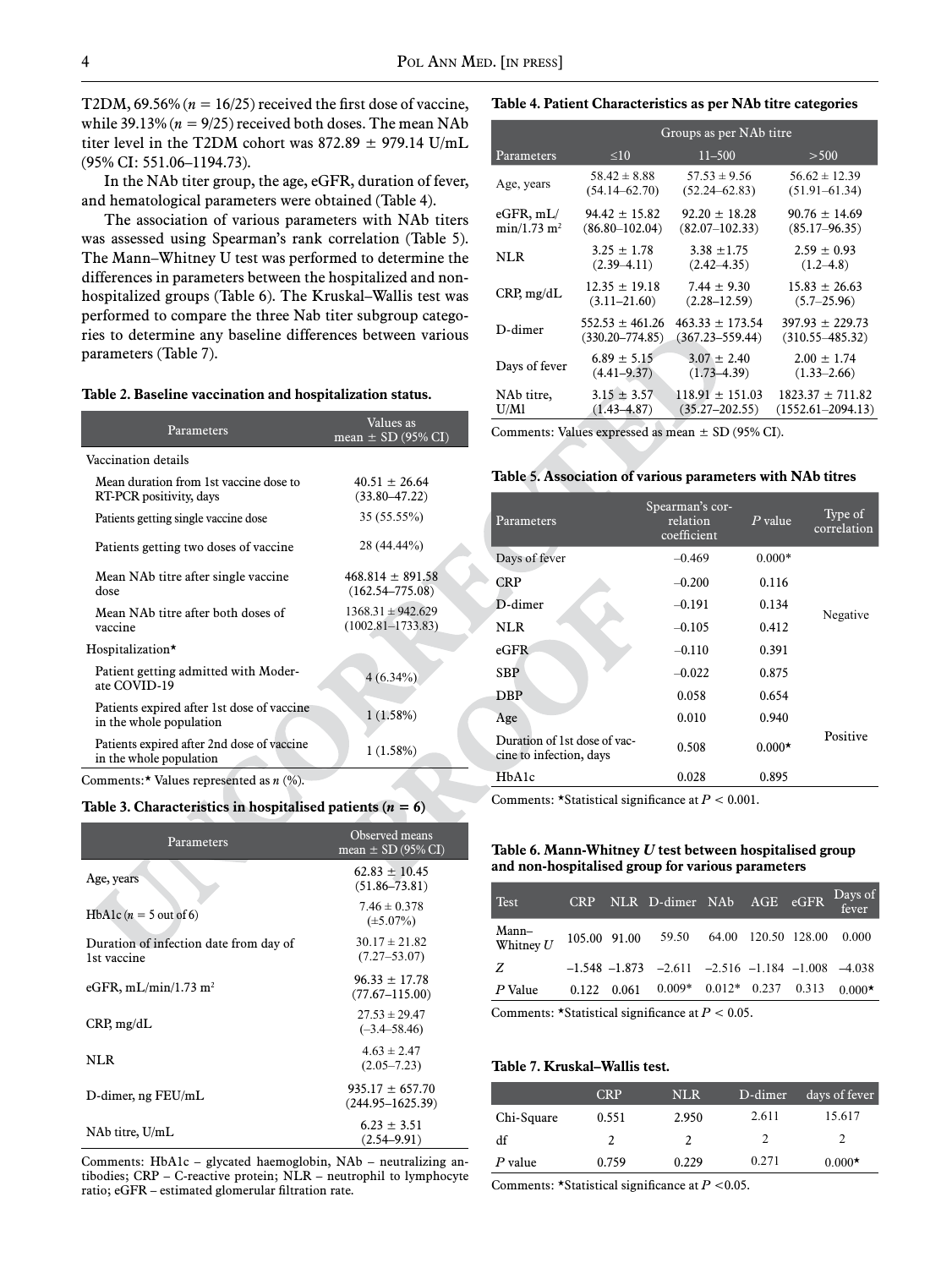Clearly, compared with those who received the first dose of vaccine, patients who received both doses showed a significantly  $(P = 0.00008)$  high titer level according to the Mann–Whitney *U* test. The observed value of *U* was 203.5, while the *Z* statistic was  $-3.955$ .

### **5. Discussion**

The present study demonstrated that the NAb in response to COVID-19 vaccination are not similar in all patients. The patients may develop infection even after receiving vaccination. Hospitalization and severe disease are more common in patients with lower NAb titer levels (<10 U/L). To precisely estimate the period to offer a booster dose of vaccine, several researchers have attempted to investigate the NAb titer levels. A database evaluation performed in Taiwan reported that the Nab titer levels peaked between week 5 and week 8 and progressively decreased thereafter in a patient with SARS infection with an estimated half-life of 6.4 weeks.16 The study also noted that, compared with those with a shorter duration of illness, patients with a longer illness duration had potentially lower NAb titer levels  $(P =$ 0.008). When the study compared patients who had a seroconversion within 2 weeks with those who had a seroconversion beyond 3 weeks, the death rate  $(P = 0.004)$  was nearly four-fold higher and the duration of survival was shorter  $(P = 0.013)$ ; these patients were predominantly older (>60) years old,  $P = 0.01$  and belonged in the early antibody detectable group. This finding could be possibly due to the priming effect of a preceding non-SARS-CoV infection, which also aligns with the higher age, since the infection rates increase with advancing age.16

A recent study reported that to reach a 50% protective effect against noticeable SARS-CoV-2 infection, the neutralization level should be 20.2% of the mean convalescent level (95% CI: 14.4%–28.4%); furthermore, to protect against severe infection, the neutralization level should be 3% of the mean convalescent level (95% CI: 0.7%–13%, *P* = 0.0004).1 Thus, the study suggested that the level of neutralization can adequately predict the magnitude of immune protection, which can serve as a model for devising vaccine strategies in the current uncertain scenario of the pandemic.<sup>1</sup> Analysis from a previous study in Germany showed that the probability of NAb seropositivity significantly increased in patients with greater loss of appetite, muscle weakness, chills or hot flashes, and a reduced sense of taste.<sup>17</sup> Additionally, further studies found that an 80% vaccine efficacy against symptomatic primary infection could be achieved with the NAb levels are 40923 and 63383 for anti-spike and anti-RBD, respectively. However, the NAb levels are not proportionate to the levels required to protect asymptomatic patients.<sup>18</sup>

A study conducted in 162 COVID-19 patients from the COVID-BioB study cohort showed that more than 43% of patients developed NAbs within the first week of infection, while nearly 79% developed NAbs on the second week. Thus, the remaining 28% of patients failed to develop NAbs. The status of IgG development against spike proteins was similar to that of NAbs. The univariate analysis of these data showed that faster development of NAbs from symptom onset was associated with significantly less time to return a negative RT-PCR result  $(P = 0.002)$ , which indicates elimination of the virus. Furthermore, the study found that although the initial NAb titer did not influence the duration of hospitalization, it did correlate with the severity of infection. The absence of NAb response in immediately after the onset of infection was a significant factor of worsening prognosis and subsequent mortality, regardless of sex and age (HR: 2.918, 95% CI: 1.321–6.449; *P* = 0.008), pre-existing comorbidities, levels of other immune-inflammatory markers, and lack of IgA (HR: 2.67, 95% CI: 1.2–5.9; *P* = 0.015).19 Another study conducted in 49 patients from China who had recently recovered from COVID-19 pneumonia found that the NAb titers were significantly higher in older patients  $(P = 0.020)$ , those with symptomatic infection  $(P = 0.044)$ , more extensive pulmonary involvement  $(P < 0.001)$ , abnormal CRP level  $(P < 0.01)$ , and increased lactate dehydrogenase level  $(P = 0.019)$ . Results of the multivariate analysis showed that the severity of pneumonia and comorbidities were positively associated with the level of NAb titers  $(P =$ 0.02), as well as the corticosteroid treatment  $(P = 0.01)$ .<sup>20</sup> The current study inferred that an Nab titer of <10 U/mL was significantly associated with increased hospitalization, disease progression, and mortality  $(P = 0.012)$ , which is in agreement with the published evidence.

Nevertheless, there are several challenges in the detection of antibody titers. In anticipation of a neglectful behavior in those with higher antibody levels, the US FDA has recommended against the detection of antibody titers.<sup>21</sup> However, whether antibodies are produced after spontaneous infection and after receiving mRNA vaccines needs to be clarified further. mRNA vaccines induce antibodies directed against spike proteins, unlike natural infections, which induce nucleocapsid proteins. This might lead to negative antibody test results in patients who were vaccinated but were not naturally infected with SARS-COV-2.<sup>21</sup>

A retrospective cohort study from NHS England showed that advanced age, male sex, obesity, and some comorbidities were strongly related to COVID-19 deaths, while smoking, history of malignancy, and chronic hepatic disease had more robust links with non-COVID deaths. When comparing the association with ethnicity, non-white ethnic groups had twice the likelihood of dying due to COVID-19, while the white ethnic groups had greater odds of dying due to non-COVID-19-related illness.<sup>22</sup> Other individual studies and meta-analyses of such studies have found a significant association of elevated neutrophil counts, D-dimer level, CRP level, interleukin-6 level, and diminished lymphocyte counts with poor prognosis in patients with COVID-19, after adjusting for confounders (comorbidities and advanced age).23–25 An NLR of more than 4 has been associated with intensive care unit admission, while an NLR of less than 3 was associated with clinical improvement in 74 hospitalized patients.26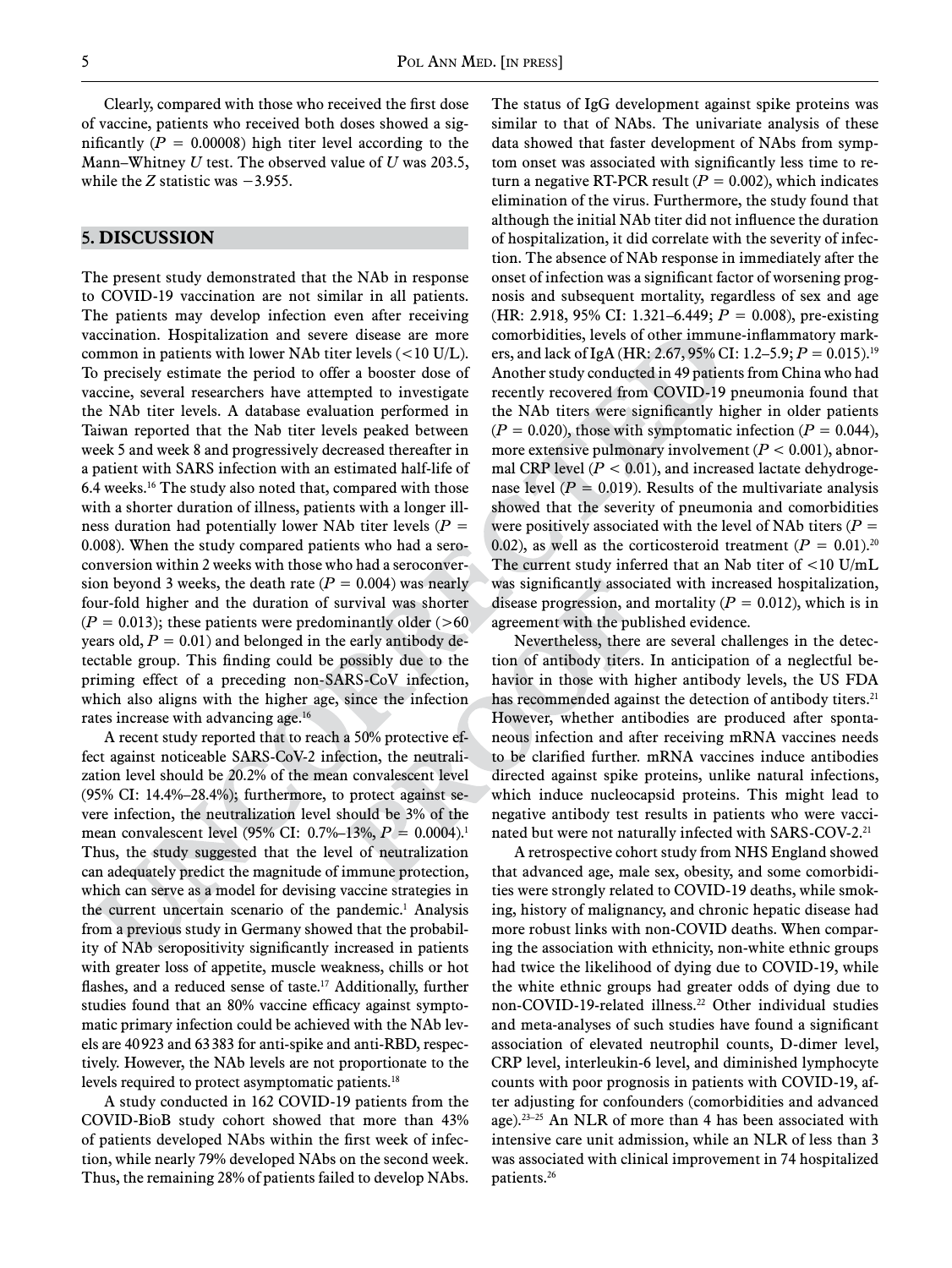The current study showed that lower NAb titers, elevated D-dimer levels, and increased duration of fever were significantly associated with hospitalization and disease progression (*P* = 0.012, *P =* 0.009, and *P* < 0.0001, respectively). Our study showed a significant correlation (negative) for febrile days, depending on the prevailing NAb titer  $(P < 0.001)$ . Similarly, a significant correlation was also found between the duration of infection from the date of the first vaccine dose and NAb titer formation (*P*  < 0.001). All patients who progressed to either moderate or severe stage or died had a lower mean NAb titer level  $(3.15 \pm 3.57 \text{ U/M1}; \text{ CI: } 1.43-4.87)$ , prolonged duration of fever, and increased D-dimer, CRP, and NLR levels. All hospitalized patients with T2DM had a high mean HbA1c level of 7.46  $\pm$  0.378 ( $\pm$ 5.07%). The association of higher morbidity and mortality in patients with diabetes is well established; it is the second most common comorbidity in SARS-CoV-2-infected patients after hypertension.<sup>27</sup> Studies have shown poorer outcomes with hypertensive elderly patients.28

However, that study failed to show a significant association with other inflammatory markers between hospitalized and non-hospitalized patients.

### **Limitations of the study**

The study has certain limitations: (1) the retrospective nature of the study can cause a small bias; (2) the small sample size limited the applicability of our the findings in the general population; (3) due to the small number of patients in subgroups with NAb titers between 11 and 500, both groups were merged to perform the Kruskal-Wallis test to identify the baseline significant difference; and (4) the subgroups were formed on the basis of the prevailing NAb titer arbitrarily, since the relevant literature on classification of NAb titers is sparse.

# **6. Conclusions**

Even post-vaccinated people may still develop COVID-19. However, a higher NAb titer is associated with better protection against severe form of COVID-19. A titer of less than 10 U/mL may not be able to prevent hospitalization or severe disease. However, larger studies are recommended to generalize and validate the findings of the present study.

Although this is a study with a small sample size, it definitely suggests some future directions:

- (1) The protective antibody titer must be determined before a booster dose is planned.
- (2) The specific clinical parameters that determine the rate of production of antibodies must be evaluated.
- (3) The effects of different COVID-19 mutant variants must be analyzed in light of the variable immunogenicity.
- (4) A yearly vaccination is needed since the titer expires after a few months.

# **Conflict of interest**

The authors declare that they have no conflict of interest.

### **Funding**

None.

### **Acknowledgments**

The authors would like to acknowledge the help of Editage in helping perform editing.

### **Ethics**

Institutional EC clearance was obtained (Ref No: HREC-AAC/02). Consent was obtained from each study participant.

### **References**

- <sup>1</sup> Khoury DS, Cromer D, Reynaldi A, et al. Neutralizing antibody levels are highly predictive of immune protection from symptomatic SARS-CoV-2 infection. *Nat Med*. 2021;27(7):1205–1211. https://doi.org/10.1038/s41591-021- 01377-8.
- <sup>2</sup> WHO. *WHO COVID-19 Dashboard*. https://covid19.who. int/. Published 2021. Accessed: August 11, 2021.
- Roy S. Journey so far with COVID  $19 a$  comprehensive review. *Eur J Clin Exp Med*. 2020;18(4):303–317. https:// doi.org/10.15584/ejcem.2020.4.7.
- <sup>4</sup> NIH. *Coronavirus disease 2019 (COVID-19) treatment guidelines covid-19 treatment guidelines*. https://files. covid19treatmentguidelines.nih.gov/guidelines/covid19treatmentguidelines.pdf. Accessed: August 11, 2021.
- <sup>5</sup> Roy S. COVID-19 reinfection in the face of a detectable antibody titer. *Cureus*. 2021;13(3):e14033. https://doi. org/10.7759/cureus.14033.
- <sup>6</sup> Poland GA, Ovsyannikova IG, Kennedy RB. SARS-CoV-2 immunity: review and applications to phase 3 vaccine candidates. *Lancet*. 2020;396(10262):1595–1606. https://doi.org/10.1016/S0140-6736(20)32137-1.
- Ogega CO, Skinner NE, Blair PW, et al. Durable SARS-CoV-2 B cell immunity after mild or severe disease. *J Clin Invest*. 2021;131(7):e145516. https://doi.org/10.1172/ JCI145516.
- <sup>8</sup> CDC. *Information for laboratories about coronavirus (COV-ID-19). 2020 Centers for Disease Control and Prevention*. https://www.cdc.gov/coronavirus/2019-ncov/lab/resources/ antibody-tests-guidelines.html. Accessed: August 11, 2021.
- <sup>9</sup> Gharbharan A, Jordans CCE, GeurtsvanKessel C, et al. Effects of potent neutralizing antibodies from convalescent plasma in patients hospitalized for severe SARS-CoV-2 infection. *Nat Commun*. 2021;12(1):3189. https:// doi.org/10.1038/s41467-021-23469-2.
- <sup>10</sup> Qu J, Wu C, Li X, et al. Profile of immunoglobulin G and IgM antibodies against severe acute respiratory syndrome coronavirus 2 (SARS-CoV-2). *Clin Infect Dis*. 2020;71(16):2255–2258. https://doi.org/10.1093/cid/ciaa489.
- <sup>11</sup> Wolfel R, Corman VM, Guggemos W, et al. Virological assessment of hospitalized patients with COVID-2019. *Nature*. 2020;581(7809):465–469. https://doi.org/10.1038/ s41586-020-2196-x.